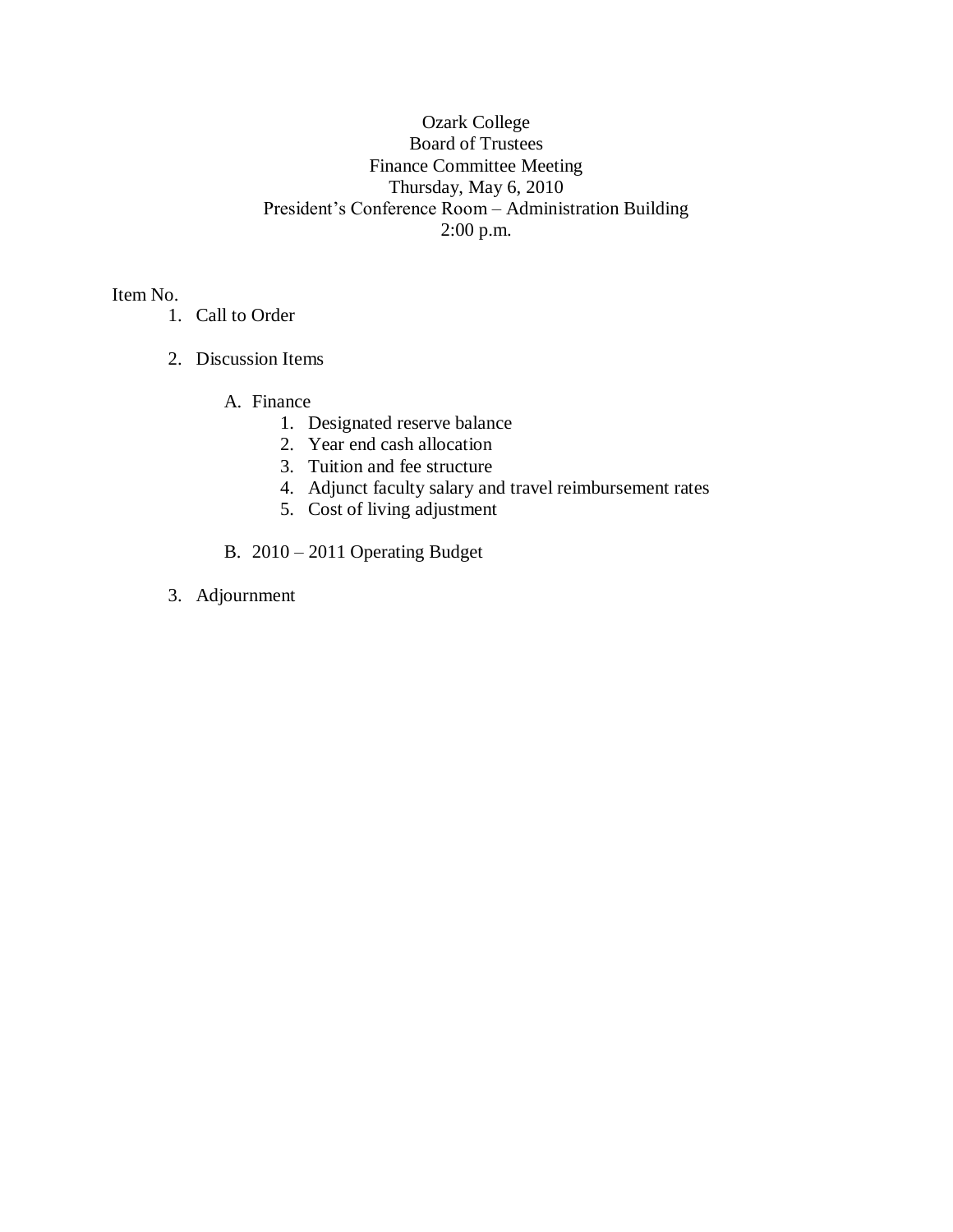Ozark College Board of Trustees Finance Committee Meeting Discussion Item A.1 – Designated Reserve Balance

Rationale:

The College does not have a designated reserve balance at the present time. Although conservative fiscal management during the past has created a cash balance that has been referred to unofficially as reserves, a separate and designated amount has never been established.

To ensure the finances of the College are effectively managed and that the College can continue to operate during challenging economic conditions, a designated reserve should be established. The President and Vice President for Finance recommend that a designated reserve equal to eight percent of the unrestricted operating budget be established and maintained each fiscal year. This threshold may be adjusted at the discretion of the Board of Trustees in response to changing economic conditions from year to year.

The designated reserve would be available for use only upon approval by the Board of Trustees for priorities recommended by the Administration.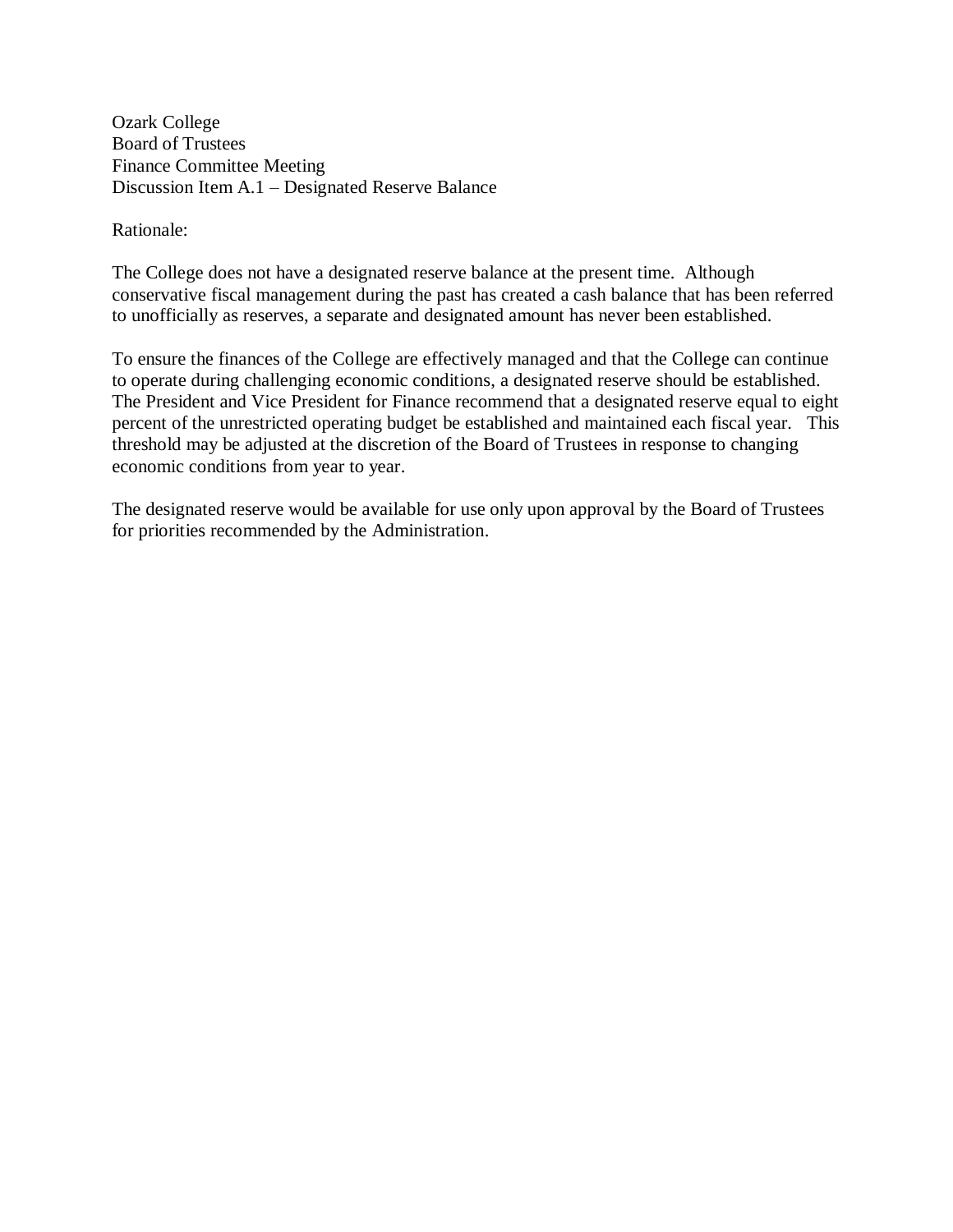Ozark College Board of Trustees Finance Committee Meeting Discussion Item A.2. – Year End Cash Allocation

Rationale:

To provide transparency and consistency with the allocation of cash accumulations resulting from budgeted revenues and expenditures during the year, it is recommended that a hierarchy of distribution be established.

When actual revenue collections at year end (as identified on a cash basis and recorded on the June Financial Report) exceed expenditures, the balance will be allocated/transferred in the following manner until the year end cash accumulation has been depleted:

- 1. Amount needed to maintain the Designated Reserve Balance for the next fiscal year at eight percent or the level directed by the Board of Trustees.
- 2. A minimum of 30 percent of the remaining cash accumulation to be designated and transferred to a Physical Plant Fund account for future construction, renovation and equipment needs.
- 3. The balance will be moved forward and incorporated into the next fiscal year's budget and used to fund unfunded priority requests. The unfunded priority list will be maintained and prioritized by the Administrative Council. Examples of unfunded priority needs include personnel, equipment, classroom furniture, etc.

Changes to the annual operating budget resulting from the allocation of the year end cash accumulation will be identified and approved by the Board of Trustees.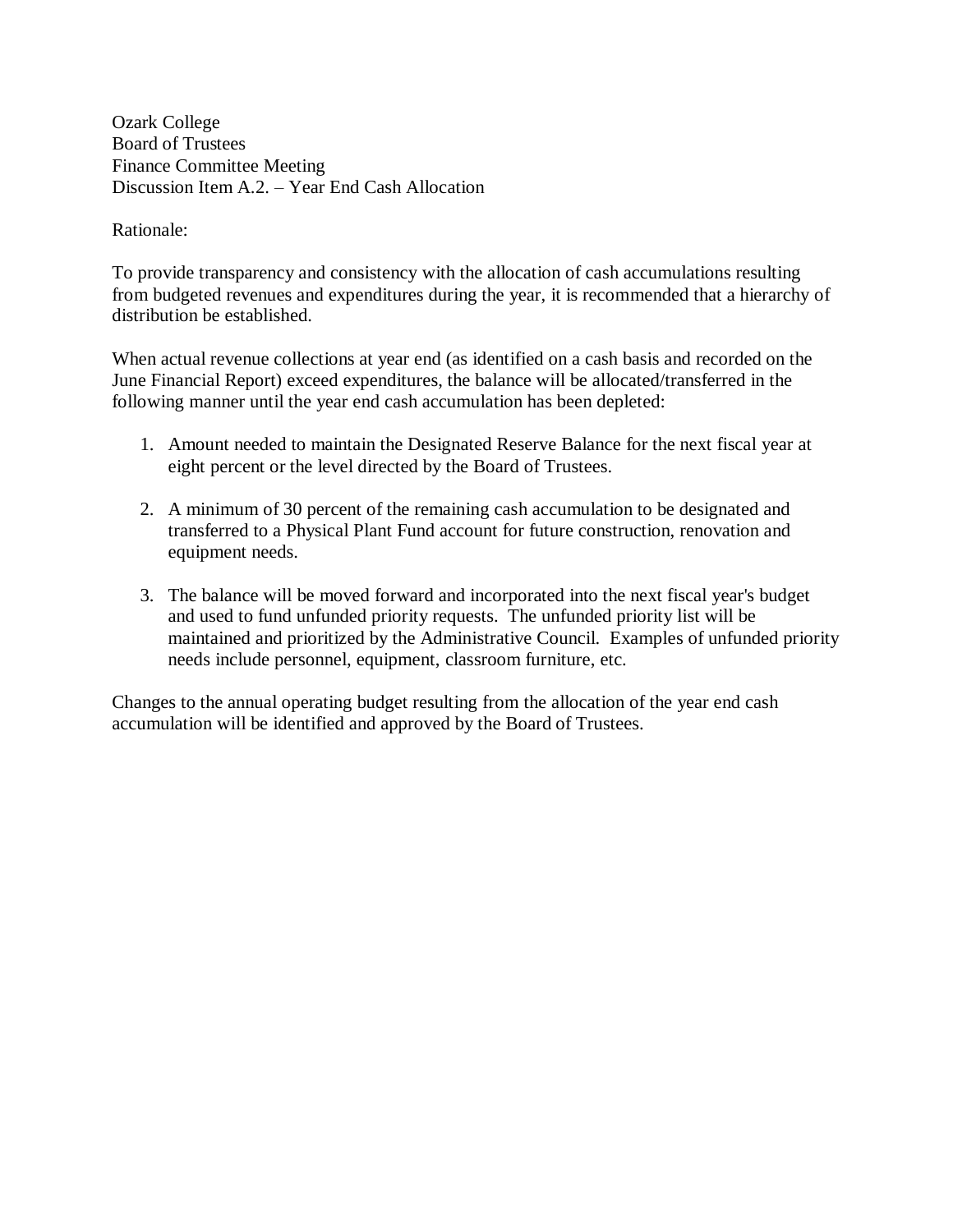Ozark College Board of Trustees Finance Committee Meeting Discussion Item A.3 – Tuition and Fee Structure

Rationale:

Although some higher education institutions have increased tuition on a yearly basis, Ozarka College has maintained the current tuition rate of \$70 per credit hour since July 2008. In the 2010 fiscal year, state general revenues declined resulting in a decrease of \$137,538 in funding for the College. It is anticipated that most, and likely, all other two year colleges in Arkansas will raise tuition to offset the reduced state funding.

Administration recommends a five percent tuition rate increase from \$70 to \$73 per credit hour for the 2011 fiscal year. A five percent tuition rate increase would generate approximately \$75,000 of additional income to be used for increased course offerings and services for students.

A fee structure change for the LPN and RN assessment fee is also recommended. This change results from a contract rate increase for services provided by the testing company. Proposed changes are from \$60 to \$75 per assessment for LPN students and from \$60 to \$100 for RN students. The income generated from the increase in fees will be used to offset the corresponding rate changes charged by the testing company.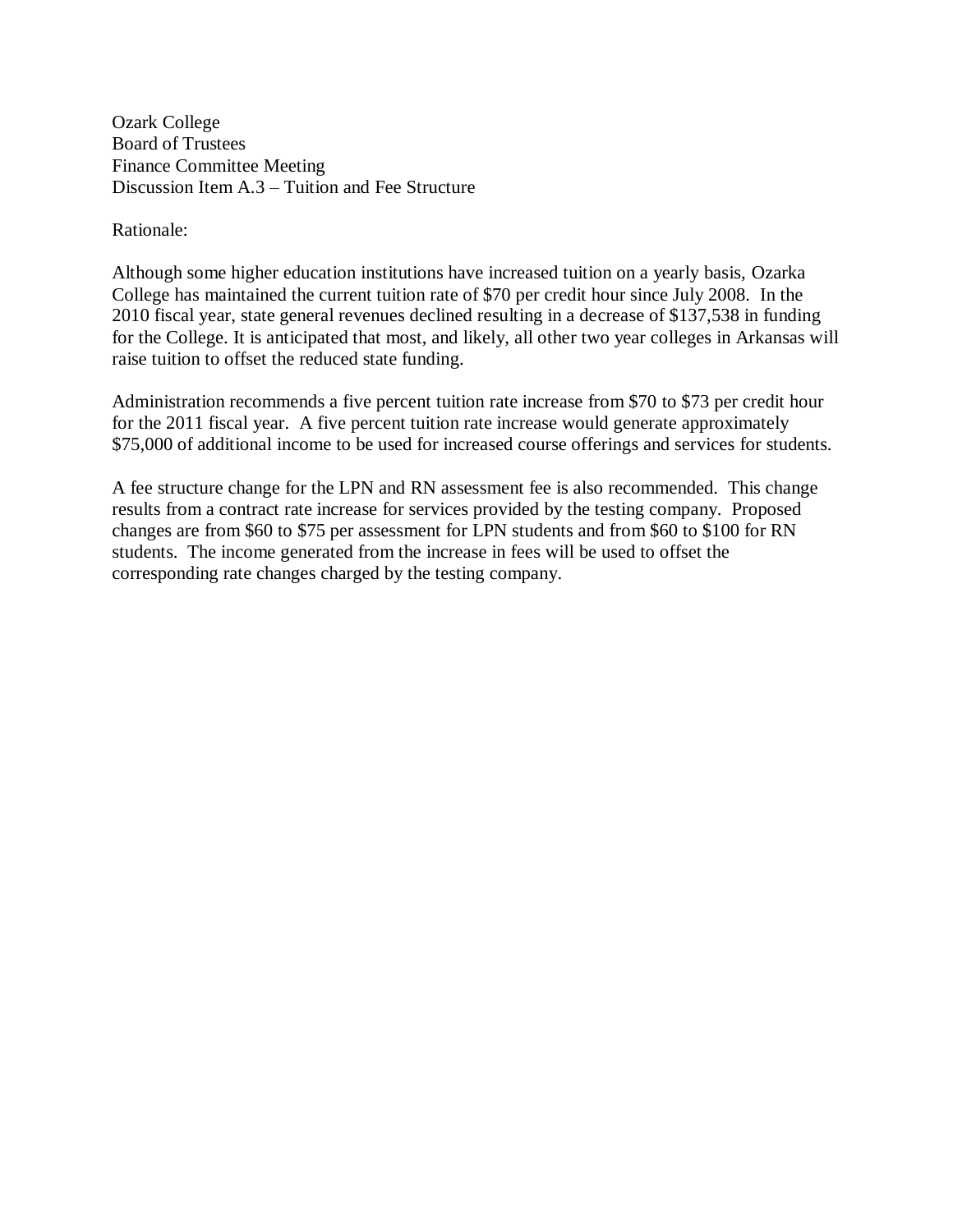Ozarka College Board of Trustees Finance Committee Meeting Discussion Item A.4 – Adjunct Salary and Travel Reimbursement Rates

Rationale:

A salary survey of two-year institutions revealed that Ozarka College had the lowest adjunct faculty rate in the state. Salary rates for adjunct faculty pay vary across the state from a low of \$450 to a high of \$675 per credit hour. Another recent survey indicated that Ozarka College was the only institution in the area currently reimbursing adjunct faculty for mileage driven to and from the campus.

To remain competitive and provide quality instruction the Administration recommends that the adjunct faculty pay rate be increased from \$450 to \$500 per credit. The total anticipated cost of this increase is approximately \$45,000 per year. In order to offset a portion of the increased salary cost and remain consistent with practices of other institutions, it is also recommended that the College no longer reimburse adjunct faculty for mileage.

These changes will more closely align Ozarka College with other institutions in the area and help recruit and retain qualified adjunct faculty.